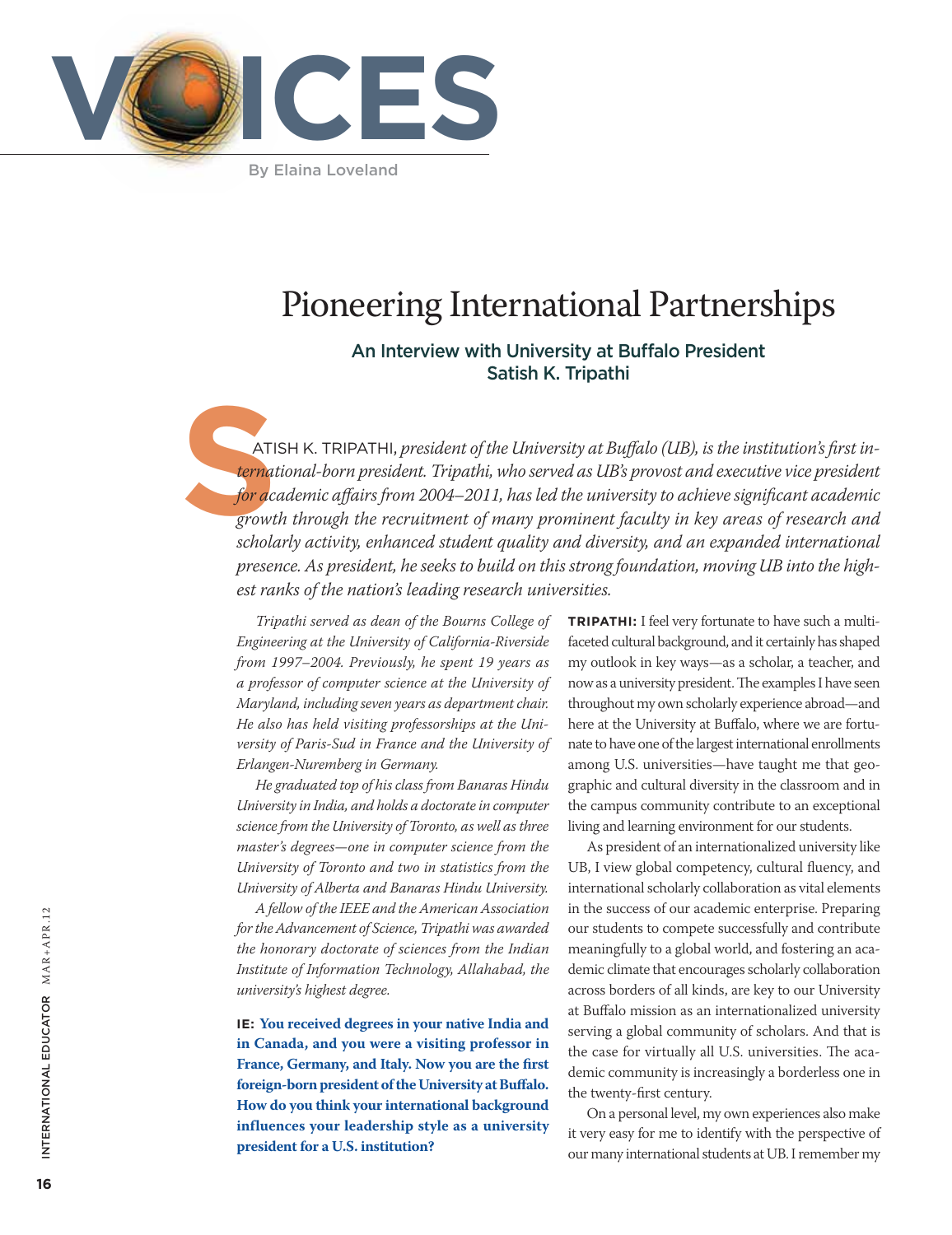

University at Buffalo President Satish K. Tripathi

own days as an international student—and later as a young visiting scholar overseas—very clearly. I know firsthand both the excitement and trepidation that our foreign students feel when they travel halfway around the world to pursue educational opportunities overseas—often far away from family and loved ones.

And having reaped the great personal and professional rewards of this experience, I am all the more enthusiastic about the value of study abroad for our domestic students. While we are proud that our UB students study internationally at a rate that is more than five times the national average, I want to increase our study-abroad participation rate even further. It is a transformative experience in the life of any student.

## **IE: How is international collaboration between scholars at the University at Buffalo and scholars at foreign universities encouraged? Have there been any groundbreaking studies or research discoveries as a result of these international research collaborations?**

**Tripathi:** This kind of collaboration is encouraged in a number of ways. UB fosters and facilitates institutional cooperation with a large number of partner universities around the world. Many of these part-

PHOTO CREDIT PHOTO CREDIT

nerships grow organically out of contacts between faculty members at each institution who share common research interests and who benefit from institutional ties.

In addition, UB's Faculty Internationalization Fund is a competitive travel grant program to facilitate travel by UB faculty to institutional partners to develop and implement collaborative activities including study abroad, joint research and scholarship, and the development of new courses and enhanced curricula. In a number of areas, UB's international research collaborations have led to important discoveries. To take a current example, our School of Pharmacy and Pharmaceutical Sciences collaborates with the University of Zimbabwe in Harare on an innovative approach to the delivery of anti-retroviral therapy that is having a major impact on AIDS/HIV in that country.

#### **IE: How does the university support international activities for faculty?**

**Tripathi:** We coordinate this support through the aforementioned Faculty Internationalization Fund, which helps defray travel costs for faculty initiating international research, educational, and service activities with institutional partners overseas.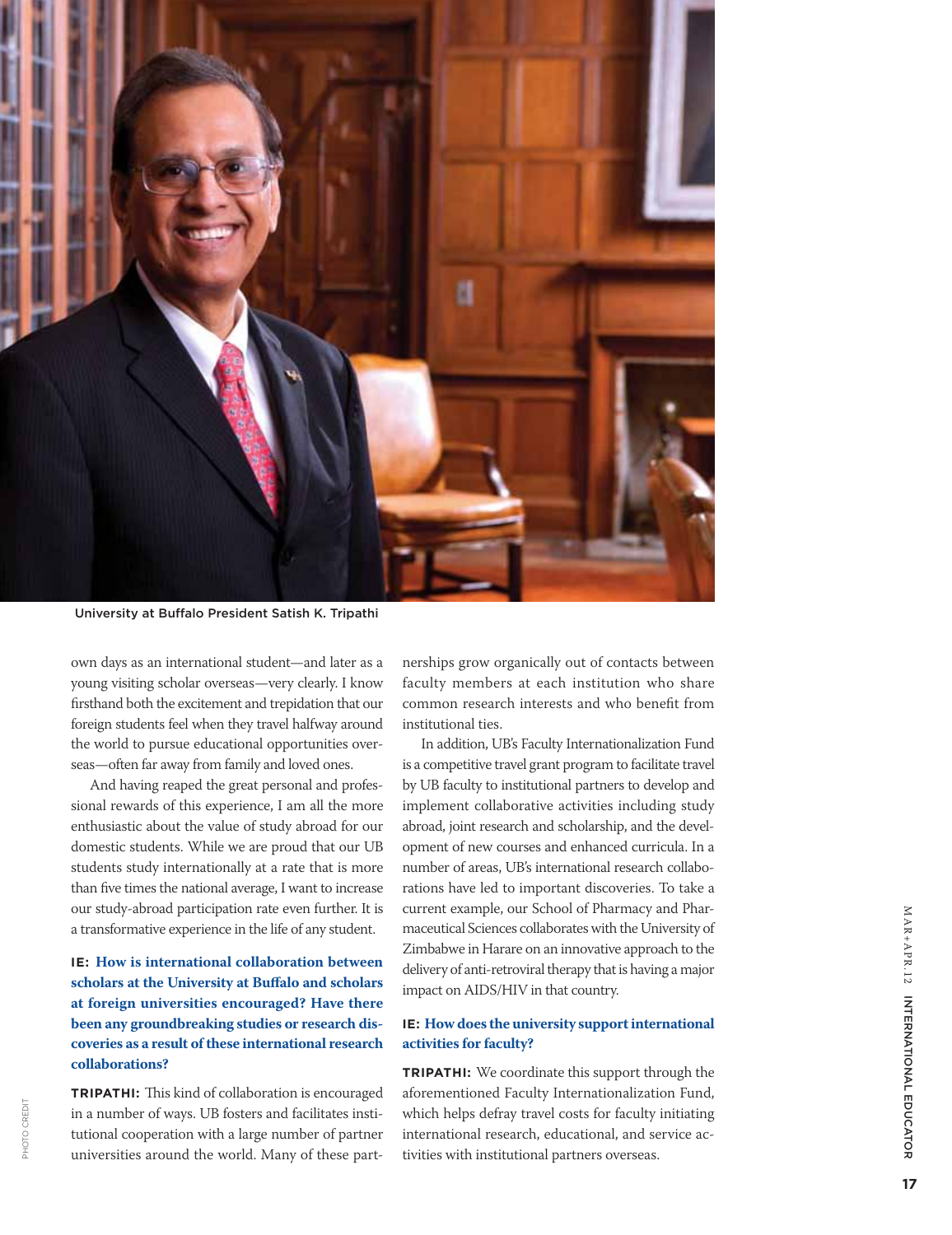**On a personal level, my own experiences also make it very easy for me to identify with the perspective of our many international students at UB. I remember my own days as an international student and later as a young visiting scholar overseas—very clearly.** 

**IE: In 1980 the University at Buffalo became the first U.S. university to establish an institutional affiliation with a university in China following normalization of relations with that country. How did this distinguish the university as a leader in internationalization?**

**Tripathi:** UB's early entry into China was a critical first step in the university's longstanding and extensive engagement with that nation and with Asia generally. That pioneering step led to several other UB "firsts," including the first comprehensive exchange agreement between a Chinese and a U.S. university (1980), and the first U.S. instructional center in China following normalization (1981).

These initiatives helped make UB one of the best known U.S. universities in China. They also made possible the awarding of a contract by the Chinese government and the U.S. Department of Commerce to our School of Management to deliver the first American MBA program in Dalian, China (1984-1989).

Our experience in China helped UB compete for other major sponsored programs in Asia, including a \$15 million cooperative education program delivered in Kuala Lumpur, Malaysia (1986-1991). Ultimately, these programs helped pave the way for our current branch campus in Singapore, where we enroll more than 1,500 students in six UB degree programs.

**IE: The University of Buffalo has partnered with the Singapore Institute of Management since 1996 to deliver an Executive MBA program, and later in 2004 to offer UB undergraduate degrees in several fields. What has made this collaboration successful? How do students** 

#### **from each country benefit from this collaboration?**

**TRIPATHI:** We have an excellent working relationship with our colleagues at SIM, and the success of our EMBA program at SIM—which drew upon our School of Management's considerable experience delivering programs overseas going back to the Dalian program—in particular helped consolidate that relationship. This laid the groundwork for expanded collaboration eight years later. Working with SIM on a daily basis through our resident UB staff there has strengthened and matured our institutional ties.

SIM recognizes the value and quality of our American degree programs and has succeeded in attracting large number of students to our programs, both from Singapore and neighboring countries in Southeast Asia. To cite one interesting statistic, UB now has more communication majors in Singapore than we do in Buffalo! Students in Singapore benefit by being able to earn a highly valued UB degree entirely in Singapore, and at a cost that is less than half what it would cost them to earn the same degrees in Buffalo. They also have the option to study in Buffalo for a semester or two of their program. Buffalo-based UB students likewise have the opportunity to study in our program at SIM for a semester or more, or during the summer.

#### **IE: As a public research university, has the University at Buffalo ever faced scrutiny for offering degrees in Singapore? Where did the criticism come from? How has this been handled?**

**Tripathi:** In general, there has been little criticism as such. Our campus community has recognized the extraordinary opportunity that our programs in Singapore represent for UB in terms of internationalizing the institution—our faculty, students, and curricula. Dozens of our faculty benefit by teaching in these programs and enhancing their course curricula through this experience. Our students benefit by having relatively easy way to access the rapidly emerging economic and cultural center that is Asia. Taking UB courses in Singapore provides a rich cross-cultural learning experience and a fruitful exposure to one of the world's great cities.

**IE: Among University at Buffalo's many international partnerships is one established in 2006 with Amrita University India that offers a joint master's degree in information technology. I understand that another joint program is planned; can you discuss what the next joint degree will be? Also, recently, UB's School of Social Work started a joint research center with Amrita University. What are the goals of the center?**

**Tripathi:** UB and Amrita are currently discussing a possible dual master's degree program in Embedded Systems, which would enroll employees of multinational companies in Bangalore, where embedded systems—computer systems integrated into many parts of our everyday environment are a major growth industry.

Our School of Social Work has been collaborating with Amrita counterparts for more than two years. Together they launched UBARI (UB/Amrita Social and Behavioral Sciences Research Institute) in 2010 and have jointly organized at Amrita an annual International Conference on Society, Technology, and Sustainable Development. The center seeks to facilitate